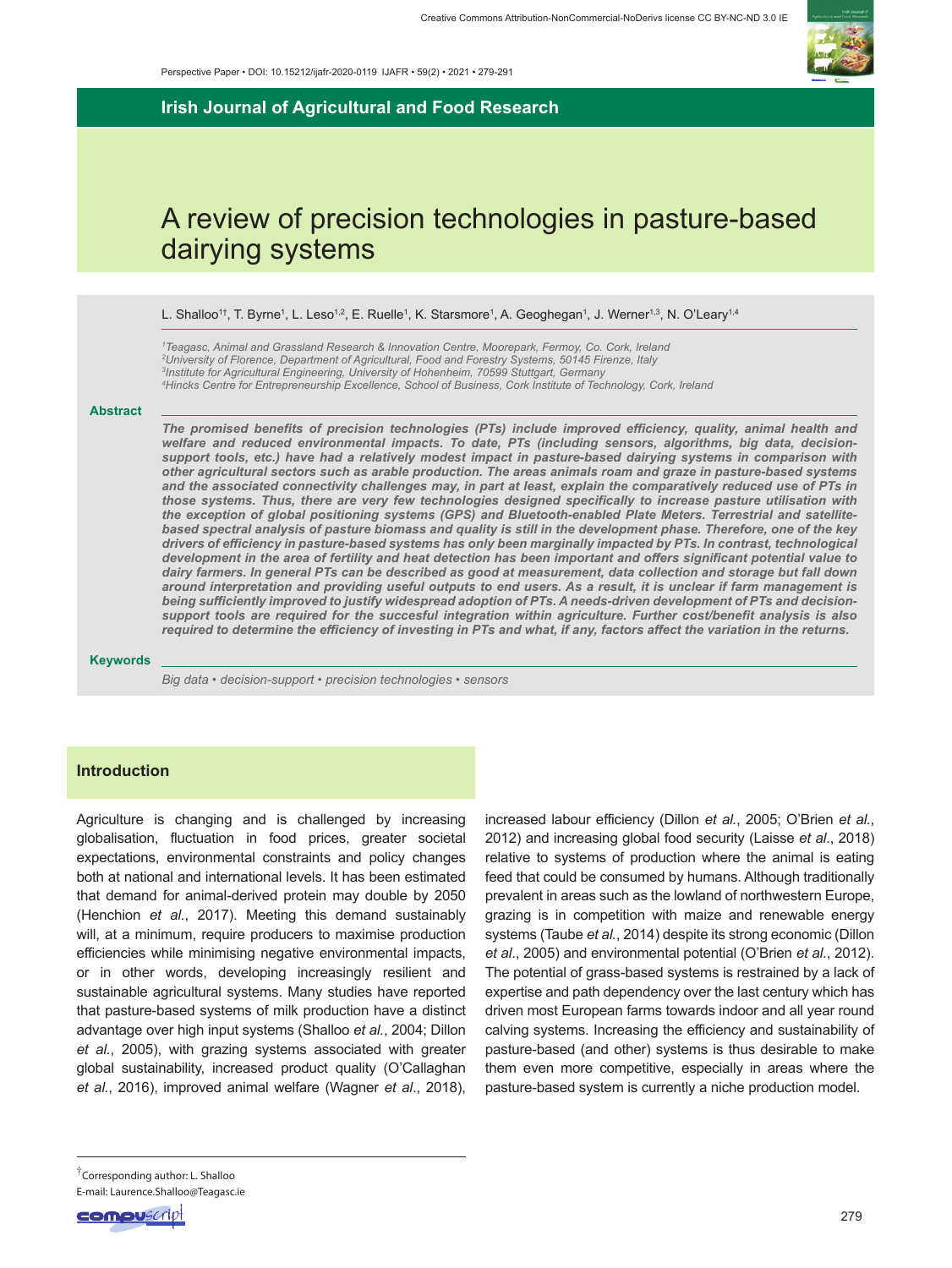In this context, precision technologies (PT) development and application is increasing with "Automation" and "Big Data" now common in industry, society and science. The initial applications of sensor technology were mostly in robotics, defence and industrial production processes (Helwatkar *et al.*, 2014), but this is now expanding to most industries including agriculture. The terms precision agriculture/livestock, smart farming and digital agriculture, and PTs are thus now also familiar. The primary goals of precision livestock farming is to generate reliable data using biosensors, robotics, digital technologies and integrated databases to process it to create value for the farmer, the environment and the animals (Neethirajan *et al.*, 2017). In order to produce added value, the data delivered by PTs (or retrieved from databases) needs to be translated into knowledge to facilitate automation or improved management decisions through using the information in an integrated format to facilitate the decisionmaking process. The integration of Big Data (large data sets that can be treated systematically) is then facilitated by the proliferation of the Internet nationally and the development of cloud-based computing. Therefore, the incorporation of PTs can be viewed as the culmination of a number of processes. The first is to measure the parameter of interest (e.g., pasture growth, quality, grazing cow behaviour) through sensors. The second step is to transfer the sensor data to a hub for integration. This data is generally then converted to useful information through the generation of algorithms. Finally, when this data is integrated with other data/interrogated/ modelled, useful decision-support information can be used to automate processes on farm (e.g., cow drafting, dynamic fertiliser application, etc.) through the provision of advice or a decision back to the end user in an appropriate medium (Rutten *et al.*, 2013). Appropriate data visualisation is key to Precision Livestock Farmer acceptance (Van Hertem *et al*., 2017). It is only at this point that the data actually has a value for the end user. How information is delivered to the farmer and how the farmer uses this information is integral to the success of any technology (Banhazi *et al.*, 2012) used on farm. In a review of sensors in health management for dairy farms, Rutten *et al*. (2013) noted that while the measurement part of systems largely functioned, the integration and decision-support elements were inadequate. As a result, while many relevant technologies are currently available, their value to farming systems is not clear (Steeneveld *et al.*, 2015). While PTs in farming promise increased efficiency, improved product quality, reduced environmental impact, and overall improvements in animal health and welfare (Shalloo *et al.*, 2018), much of the benefits have been slow to be realised so far. This has been more pronounced in pasture-based systems (e.g., grass measurement, grassland management, cow location, soil fertility, etc.) in part at least, due to the additional costs of connectivity across large grazing platforms but also

partially because of the smaller market size and perceived demand (or lack of) relative to indoor milk production systems. The development of novel PTs to improve the performance of pasture-based systems would be advantageous to improve the productivity of pasture-based dairy farms in the future.

It is crucial that any farm investment strategy will increase the profitability of the farm business or have some social implications, with particular focus on increasing output through increased pasture growth and utilisation (Shalloo *et al.*, 2011). Previous research has reported significant potential for improved efficiency within pasture-based systems in Ireland (Creighton *et al.*, 2011; Kelly *et al.*, 2013). More specifically, technological solutions which can increase the utilisation of pasture and the productivity and fertility of seasonal calving herds are likely to add significant value to pasturebased systems. There is, however, a risk that technologies developed in other contexts will be marketed to farmers in pasture-based systems where their utility is marginal and their efficacy reduced.

At a more aggregate level, PTs could also provide a platform to quantify, in a robust fashion, the sustainability of pasturebased ruminant production systems through integrating existing databases, capturing new data and developing scientifically robust models (Egger-Danner *et al.*, 2007; O'Brien *et al.*, 2014, 2015, 2018). This would aid the achievement of national objectives in consumer protection, continuous quality assurance and would allow claims to be made around various aspects of the production system and food produced from within it (O'Brien *et al*., 2015, 2018). The objective of this paper is to review big data and smart technologies in pasturebased dairying systems.

# **Drivers of performance**

How dairy production costs and dairy farm profitability vary by system has previously been investigated (Dillon *et al*., 2005). As a feed source for livestock, the cost of pasture relative to pasture silage and concentrate has been reported as 1:1.8:2.4, respectively (Finneran *et al.*, 2010). In line with this, the efficiency of pasture-based systems has been found to be positively associated with pasture utilisation, grazing season length and pasture management and negatively associated with supplementation level (Shalloo *et al.*, 2004; Macdonald *et al.*, 2010; Läpple *et al.*, 2012; Ramsbottom *et al.*, 2015; Hanrahan *et al*., 2018). Grass utilisation is the single greatest driver of profitability and efficiency on pasture-based dairy farms and in particular on those with a spring block calving pattern (Hanrahan *et al*., 2018).

Across the spectrum of pasture and increased supplementation and total mixed ration (TMR) systems, the optimum calving interval is 365 d (Esslemont *et al.*, 2001). However, the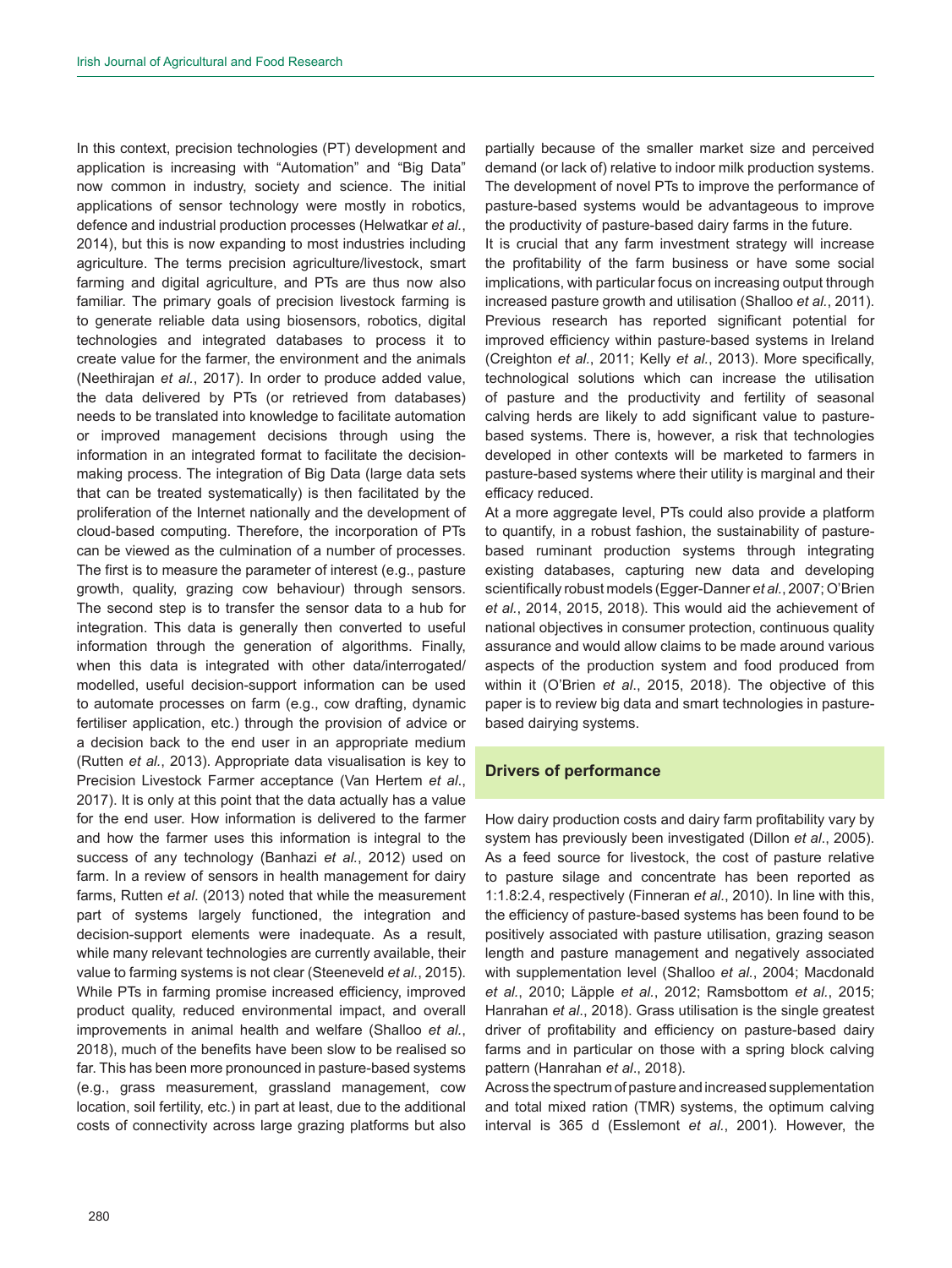relative importance of fertility is comparatively greater in seasonal dairy production systems (Veerkamp *et al.*, 2002; Shalloo *et al.*, 2014). In pasture-based winter milk systems, the quality of ensiled pasture will, for example, be important (Shalloo *et al*., 2014) and so the development of technologies to help assess and improve the quality and/or reduce the cost of ensiled pasture would be valuable for all systems.

The fertility costs associated with reproductive inefficiency in dairy herds can be broadly divided into five main categories (Shalloo *et al*., 2014). These costs include the effects associated with:

- (1) increased calving interval,
- (2) increased culling,
- (3) increased labour costs,
- (4) increased interventions and,
- (5) reduced submission rates.

Synchronising the demand for feed with pasture growth patterns is a key benefit of a spring calving pattern where the peak herd feed demand is matched with peak pasture growth (Shalloo *et al.*, 2007). In other words, a compact calving period in early spring matches the peak intake demands of the cow to spring pasture growth. In pasture-based systems, the negative effect associated with increased calving-interval is magnified as feed supply and herd demand must be aligned. This is the main reason why the economic impact of reproductive inefficiency is even larger in pasture-based systems compared with more intensive systems.

In the long run, if PTs can increase pasture utilisation and cow fertility and or reduce labour requirements while maintaining or reducing costs, they will make a significant contribution to increasing the overall sustainability of pasture-based systems.

# **Precision technologies in pasture-based dairying systems**

Sensor technologies can be characterised by the measurement method employed and what is being measured. The focus of this review is on what is measured rather than the methods employed to do the measurement within pasture-based systems.

## *Pasture specific PTs*

Dairy farmers that rely on pasture as their primary feed source and so require accurate real-time measurement of pasture biomass and quality to optimise grazing and nutrition management.

Technology designed specifically to increase pasture utilisation is currently relatively rare. With other crops such as maize and soybean, sensors now routinely being placed in fields measuring the microclimate, spectral characteristics and small-scale differences in soil fertility to help improve crop management and productivity (Wolfert *et al.*, 2017). Sensors developed with a focus on improving pasture growth are still in development and as of yet not commercially available.

Examples of PTs that enable increased pasture utilisation include digitally enabled rising plate meters (grass measurement tools) which streamline and automate aspects of collecting data required to generate pasture budgets (French *et al*., 2015). These have an added benefit in that the skill and experience required is much less than when compared to visual assessments. Given the importance of measurement in managing and increasing pasture utilisation, plate meters can offer significant benefits for relatively modest investment on a farm. Grass yield data can be combined with global positioning systems (GPS) information and a smartphone in order to be sent to an app or server to calculate on farm pasture availability (French *et al*., 2015). Another approach is to measure the height of the pasture canopy without a plate resting on the pasture but this is less sensitive to pasture density and so less sensitive to biomass. Distance measurement in both plate and canopy height is usually done via an ultrasonic sensors which measure the height of the canopy itself or of a plate resting on the canopy (Moeckel *et al*., 2017). While plate meter approaches provide a good estimate of biomass, to assess pasture quality, spectral analysis is an area promising quality estimates (Sibanda *et al*., 2016) that are quick and efficient alternatives to lab-based assessments.

Be it handheld, drone or satellite-based, there is increasing momentum around spectral approaches (Sibanda *et al*., 2016). Spectral analysis can be completed with portable, aerial or satellite-based systems and a common approach is to develop particular wavelengths to create indices such as the normalised difference vegetation index (NDVI) which estimates if vegetation is present or not by assessing the ratio of red and near-infrared wavelengths. The challenges include background soil effects, atmospheric effects, grazing impact and heterogeneity of species and variation in pasture growth stages/proportion of senescent material in the canopy which disproportionately influence spectral data (Moeckel *et al*., 2017). Most studies have focussed on measuring pastureland biomass in tropical savannahs via remote satellite sensing with less focus on temperate pasturelands (Moeckel *et al*., 2017).

Moeckel *et al.* (2017) reported combining an ultrasonic sensor with handheld hyperspectral sensor data and satellite-derived spectral data to measure canopy height. They found that the best predictions of biomass were early in the grazing season when pastures were more homogenous. As the grazing season continued issues such as pasture refusal post grazing resulted in variability in the sensor outputs which could not be accounted for when predicting biomass. The *R*<sup>2</sup> values achieved with biomass, however, indicate that further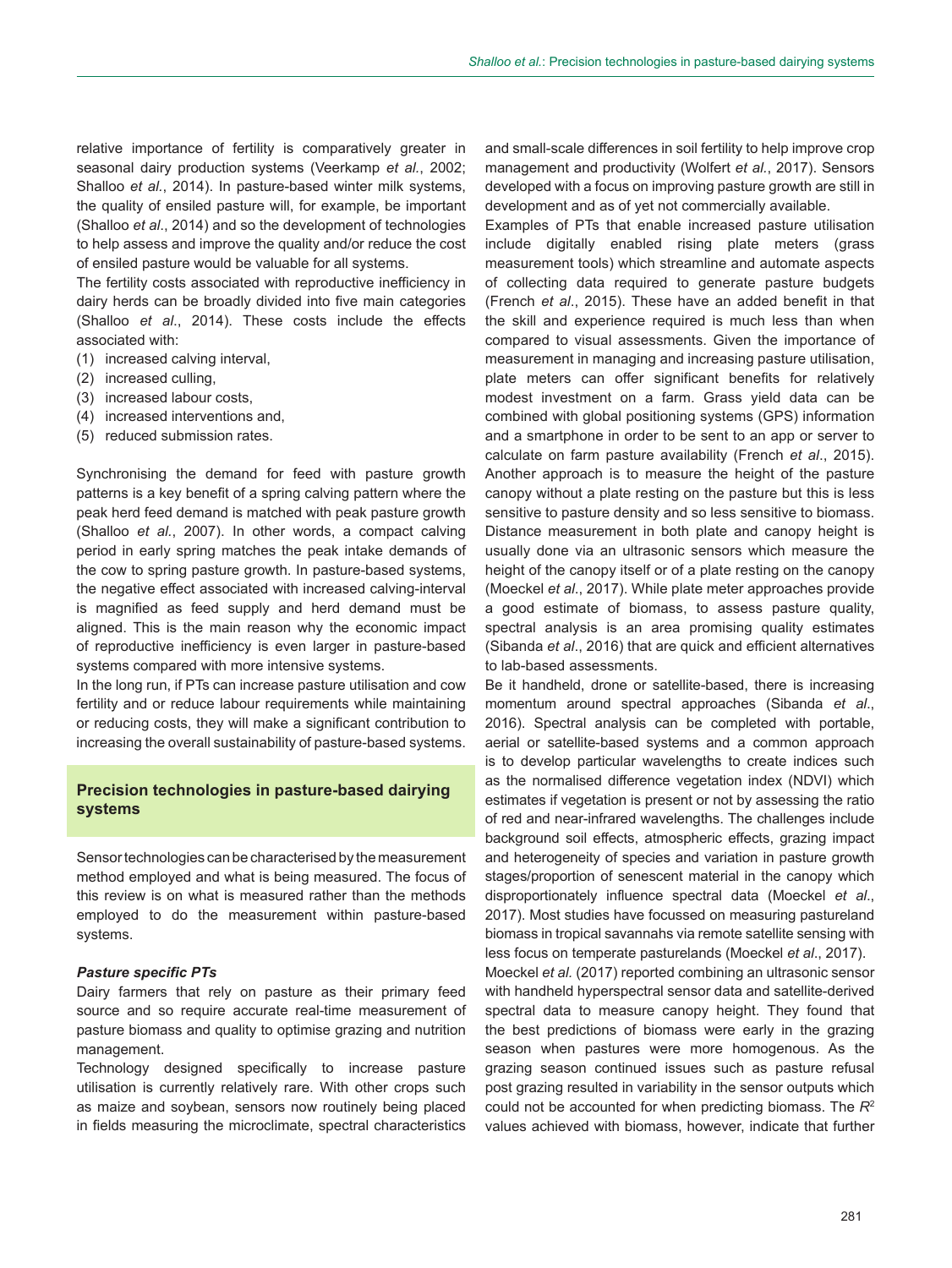development is required before practical applications in pastureland management are possible (maximum R<sup>2</sup> = 0.52). Askari *et al*. (2019) used an unmanned aerial vehicle (UAV) to gather spectral data to assess pasture quality and achieved an *R*<sup>2</sup> of between 0.77 and 0.83 relative to chemical analysis. There has been some progress using satellite data to estimate pasture biomass using synthetic-aperture radar. One study of Irish pasture found that grass biomass could be predicted with an *R*<sup>2</sup> of up to 0.75 based on this approach (Ali *et al*., 2017). However, predictions with that level of accuracy were only achieved periodically when weather conditions were clear. Highly coherent paddocks tended to have low biomass after mowing. Variables such as wind flattening tall grass and grazing or mowing thus complicated the interpretation of the satellite data, especially as biomass increased.

### *Cow behaviour and status PTs*

Cow behaviour such as movement, location, rumination and resting are of importance for herd management, most notably for heat detection. Several different approaches have been developed to measure various cow behaviours. Some systems use three-dimensional/two-dimensional (3D/2D) cameras in line with machine vision (Nasirahmadi *et al.*, 2017), digital micro-electronics (Beauchemin *et al.*, 1989; Rutter *et al.*, 1997) or pressure sensors to detect jaw movements (Zehner *et al.*, 2017). Büchel & Sundrum (2014) showed that jaw movements are indicative of feeding behaviour.

Accelerometers are another common sensor on cows and can measure behaviours such as feeding and rumination. The position of those systems on a cow varies with head-, neck-, ear- and leg-mounted devices available (Bikker *et al.*, 2014; Borchers *et al.*, 2016). Accelerometers, usually attached to the animal's legs, can be used to measure locomotion activity (e.g. RumiWatch pedometer, ITIN + HOCH, Fütterungstechnik, Switzerland [Alsaaod *et al.*, 2015] or IceTag pedometer, Northampton, UK [Ungar *et al.*, 2017]). These measurements can give an insight into different events (e.g. heat, health, behaviour, etc.) as increased activity can be associated with oestrus events. Other technologies for heat detection are mounting activity sensors including tail paint, scratch cards, KaMaRs (KaMaR) and HeatWatch (CowChips) (Holman *et al.*, 2011).

As feeding behaviour differs when cows are grazing, the sensors which accurately measure feeding behaviour indoors are unlikely to be as effective with grazing cows without the development of algorithms for grass-based systems, thus sensors may require adaption and recalibration for grazing cows. The research-based noseband sensor RumiWatch is capable of measuring detailed grazing behaviour such as rumination chews and grazing bites as well as rumination and grazing times (Werner *et al.*, 2017a). Most commercial sensors used on farms for measuring grazing behaviour use an accelerometer around the neck (e.g. Heattime®; SCR Engineers, Netanya, Israel [Molfino *et al.*, 2017] or MooMonitor+; Dairymaster, Tralee, Ireland [Werner *et al.*, 2017b]), with some of these technologies showing extremely high levels of accuracy (R<sup>2</sup> > 0.90) (e.g. Moo Monitor).

Another aspect of interest is real-time cow localisation which might be of particular interest in pasture-based systems. There are already a number of techniques to determine animal position indoors. One such system is the Smartbow ear tag (Smartbow GmbH, Weibern, Austria) which has been shown to have reasonable accuracy (within 2.93 m 95% of the time) in determining cow location indoors (Wolfger *et al.*, 2017). Smartbow works by triangulating the location of cow worn ear tags with low-frequency signals which are detected by multiple receivers in the barn allowing triangulation. It is also possible to localize animals via ultra-wideband technology (e.g. CowView; GEA Farm Technologies GmbH, Bönen, Germany [Tullo *et al.*, 2016]). In pasture-based systems, the accurate measurement of the animal's position used to be limited to GPS-based tracking systems (Williams *et al.*, 2016), but other approaches that are less burdensome on batteries are being developed that generally use a combination of approaches.

Health management can be improved by automated detection of dairy cow lameness with sensor technologies. This is particularly relevant in larger pasture-based dairy farms where cows may have to walk long distances between the milking parlour and pasture. There are different approaches, such as a system attached to the cow, mostly pedometers (e.g. IceTag3D™; IceRobotics, Edinburgh, UK), walkover systems (e.g. StepMetrix®; BouMatic, Madison, WI, USA) and camera systems (Viazzi *et al.*, 2014). Van De Gucht *et al*. (2017) found in a survey that a sensor attached to the cow was preferred by the end users, followed by a walkover system and a camera system. Some studies already demonstrate positive results for automated lameness detection, but in many cases, the animal must be critically lame to be detected. Beer *et al*. (2016) showed that it is feasible to differentiate lame cows (>2.5 locomotion score) from non-lame cows with data gathered by a pedometer (RumiWatch). One company has made a leg mounted accelerometer commercially available to detect lameness (IceRobotics, 2017).

## *Milk sensors*

To date, electrical conductivity and changes in milk colour are the most common indicators for in-line monitoring of udder health. Electrodes are inexpensive and can easily be incorporated inline. There is, however, relatively large variation in sensitivity and specificity. This may be explained by the strong influence of, for example, milk fraction, milk viscosity, temperature, and technical conditions on the measured result, which underlines the necessity for a clear measurement procedure and sensor calibration (Brandt *et al.*, 2010). It is possible to measure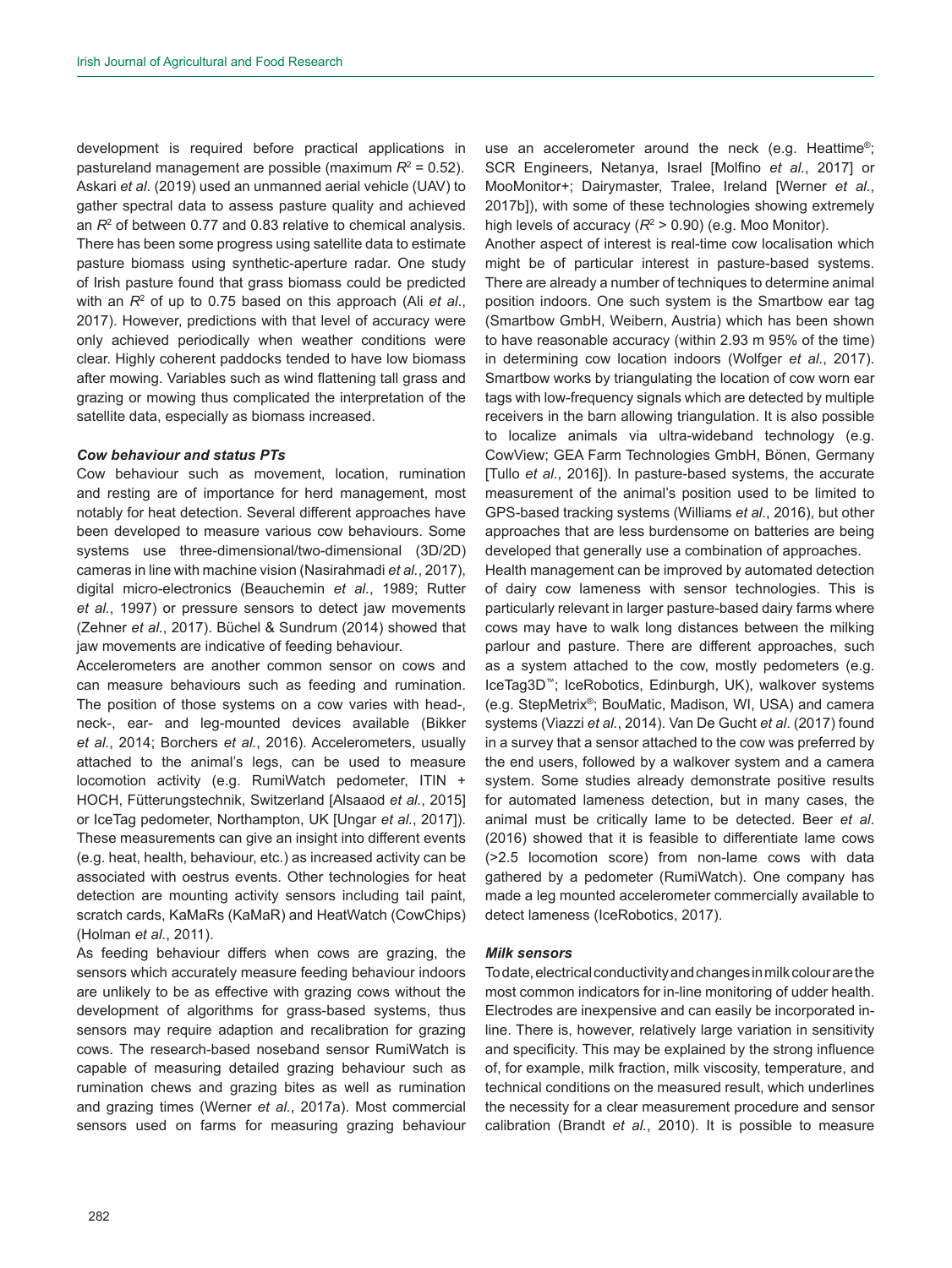milk quality parameters such as fat, protein, lactose and milk urea nitrogen contents among others based on in-line sensors. With this data, it is possible to assess the energy and protein supply cows are receiving as well as metabolic imbalances which are major health and welfare concerns in dairy cows and could facilitate improved utilisation of pasture. These milk quality parameters can be accurately measured (milk fat,  $R^2$  = 0.95; milk lactose,  $R^2$  = 0.83; milk protein,  $R^2$  = 0.72; SCC,  $R^2$  = 0.68) by a near-infrared spectroscopic sensing system (Kawasaki *et al.*, 2008) or additionally with optical methods, biosensors or sensor arrays. The accuracy of the sensor is generally a function of the sensor cost. An example of a commercially available product to determine milk progesterone concentration is the DeLaval Herd Navigator, Tumba, Sweden. The system is able to measure lactate dehydrogenase for detection of (subclinical) mastitis, milk urea to assess the efficiency of protein feed rations and β-hydroxybutyrate to indicate (subclinical) ketosis and/or secondary metabolic disorders (Dobson, 2016).

## **Data aggregation and application**

A database is a structured set of records held in a computer that is accessible in various ways. Databases come in many different types and structures and a full discussion of this is beyond the scope of this review. This section will discuss the current types of databases that exist in agriculture today, what they do and how they are linked. There are vast quantities of data collected and stored across a whole range of different aspects of agriculture. Most of this data resides in databases specifically designed to facilitate one form of functionality (e.g. regulation, disease epidemiology, sustainability, etc.). While that data fulfils its original purpose, linking it with other data collected for other purposes could dramatically increase the value of the data, for example, sustainability assessment (O'Brien *et al.*, 2014) or verification of an Irish grass-fed number (O'Brien *et al*., 2018). Examples may include the use of animal identification information to help populate sustainability models or the use of activity data as an animal welfare indicator. Some databases are designed to monitor commercial farm data and in general, are designed to fulfil a specific farm business requirement. The development of the Internet allows these databases to be stored remotely and linked with other databases.

### *From data to information*

Raw data is generally of little use to users so the processing and summarising of data is a key aspect of PTs and these processes are generally completed by algorithms (for review, see Valletta *et al.*, 2017). At its most basic level, algorithms can generate coefficients that can then be used to report metrics (e.g. changes in steps taken per day). Building on this and including models, automated inferences are made based on the data. This could, for example, include predicting if a cow is in oestrus or not by drawing upon cow history (e.g. calving date). At a more developed stage, a recommendation to breed or not could be made taking into account factors such as cow waiting period since calving and if a cow has been identified for culling. The sire to be used might also be suggested taking into account available genetic information or breeding goals (e.g. older cows served for beef calves and younger cows served sexed semen to produce more high genetic merits heifer calves). Ultimately an algorithm could partially automate the process by informing the artificial insemination technician of the cow to be served and the sire to use without the farmer's active input.

## *Interoperability and linkages*

Large quantities of data are generated on farms, stored locally or aggregated by government agencies and companies. In most cases, those databases were developed with limited applications in mind. However, there is a magnitude of potential uses for the data (e.g. milking machine companies sharing data with the genetic improvement organisations around milking speed). A key barrier is aligning the huge incentives for all stakeholders (especially farmers) involved to deliver benefits. Data generated by machinery is generally stored locally and only aggregated by the machinery manufacturer. Integration with other manufacturers' systems and agencies databases is the exception. Data formats and protocols are not standardised and consequently, data measuring the same thing from different systems will not be interchangeable. Sometimes data formats are deliberately protected inhibiting access to the data by third parties. This has resulted in the potential of much of the collected data not being harnessed.

The ability of a sensor or system to work with other *in-situ* technologies such as ID or drafting gate systems is often crucial to making them viable investments. Collaboration, protocols for interoperability, data formatting standards, open source and open data approaches may be required to realise the full potential of PTs. To improve linkages between databases, there is a requirement to understand the design of existing databases including the database platform and infrastructure. The focus should centre on strategies to develop linkages between different databases. This process should identify issues around data integration and ensure that any future developments in data collection can be undertaken using a standard methodology. The integration of data across relevant databases adds value to the analysis that may be completed as not all the pertinent data resides in a unique database. For example, with every milk collection from a farm, there is an array of data collated (milk temperature, volume and time). Regularly, samples are taken for milk composition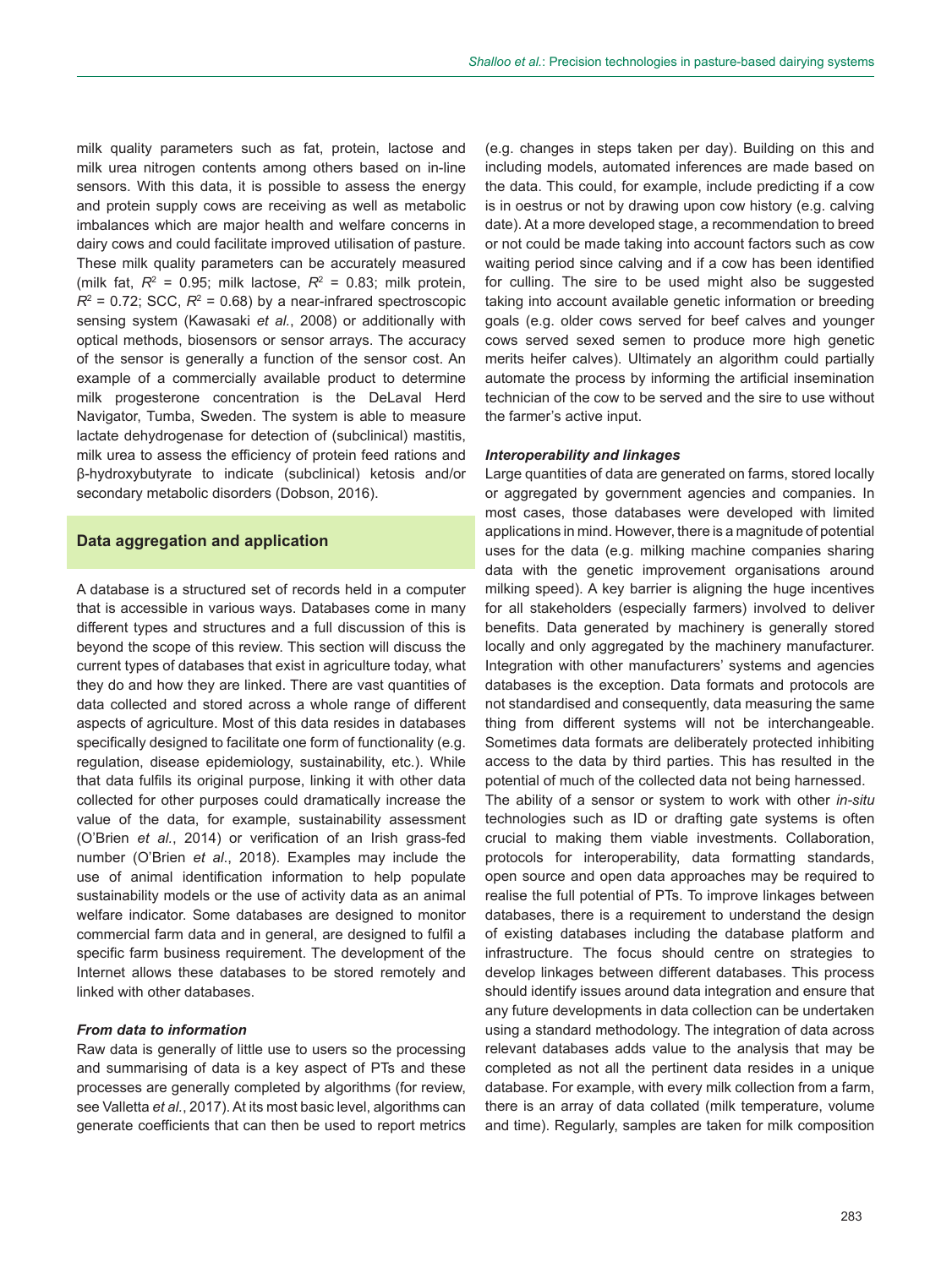and milk hygiene and quality characteristics. Some of this data can now be used for management purposes in relation animal health or feeding strategies.

Overcoming the barriers and challenges associated with data and intellectual property protection will be crucial. The challenges include data interoperability, sharing/access, proprietary systems and intellectual property concerns. In response to these challenges, major vendors have responded by creating company-specific ecosystems with good intracompany interoperability. This approach includes bundling/cross-selling of products.

### *Pastureland management databases*

One such example in the area of pastureland research is PastureBase Ireland (PBI) (Hanrahan *et al.*, 2017). It builds on the concept of citizen science (Conrad & Hilchey, 2011). Citizen science has proved highly successful in the past in many countries, forming the bedrock of biological recording in various large research projects particularly in ecology and environmental sciences. In the case of PBI, pastureland farmers are the citizen scientists collecting the pastureland data which is the data fuelling a new research program. This function is being achieved through the creation of discussion forums within the PBI system which allows for the roll-out of research and technology initiatives more easily, increasing farmer engagement.

#### *Soil fertility*

Data regarding fertiliser use on farm is generally stored with the merchant where the fertiliser is purchased. Protection of this data is important for many farmers and generally, they are unwilling to share it, harbouring concerns that any disclosure of this data might be used against them (e.g. nitrates regulations, land values). The potential benefits of centrally collecting and storing that data for sustainability assessments or at individual paddock levels to determine fertiliser response functions is significant. Ideally, if the farmer uses an app linked to a smartphone to record fertiliser information (spreading dates, quantities) this information can be automatically integrated with the pastureland database like PBI. This simplifies recording and improves the utility of the data for the farmer.

## *Animal genetics and health*

Use of veterinary medicines (especially antibiotics) is regulated in most countries with the recording of information regarding diagnosis and treatments being a common requirement. The quantity and type of medicines administered to individual cows could potentially be stored in a central database. However, in most countries, while this information has been systematically recorded on paper, it generally has not been recorded electronically and has not been collated centrally

(Egger-Danner *et al*., 2007, 2012). One example of a country where a significant effort has been put into standardising and aggregating animal health data relating to dairy cows is Austria. In Austria, the recording of animal health treatments was made a legal requirement in 2002 but the form and coding of this recording were not standardised or aggregated (Egger-Danner *et al*., 2007, 2012).

In relation to animal genetics, there are a number of databases that are critical to increasing herd genetic merit (e.g. International Committee for Animal Recording Interbull database; Irish Cattle Breeding Federation Database). Such data can be collected by public companies or associations (as is done in Ireland) but also by private genetic companies. Information regarding animal performance including milk yield, fertility, longevity, animal health, administered treatments, calving, etc. is routinely recorded. PTs offer huge potential to inform breeding programmes through the automated collection of phenotypic traits such as activity and behaviour, which may be of economic value to select for, within a breeding programme. An example might include monitoring activity data that is collected by devices on individual animals as well as diagnoses of illness or heat events. Many of the traits that these devices collect information on are heritable traits, and it makes practical sense to record to improve future breeding programmes.

## **Farm decision-support and automation**

The primary objective of using a PT is to inform humans or facilitate automated/improved decision-making on farm. In many cases, human discernment and knowledge cannot be substituted by machines, so machine autonomous decisionmaking is not always possible. PTs can be categorised by the number of stages of decision-making automated for the farmer. Rutten *et al.* (2013) described four stages of decision-making as a way to characterise how PTs integrate into decisionmaking on farms. In many circumstances, automated decisions may be desirable where the operator's decisions may not practically be able to fully consider and interpret the data, and/ or automation saves the farmer time or labour. As the quantities and types of data available in addition to the multiplicity of automated decision-implementation methods develop, this will become more relevant. In systems that rely on the operator to make and implement decisions, information is made available to them via an interface, report or notification. The format and timeliness of how the information is provided effect the subsequent decision-making process. Some systems have algorithms and interfaces developed specifically to support decisions. Others however, only collect and report data and/ or cannot link different data sources inhibiting aggregation of relevant information in one view or report.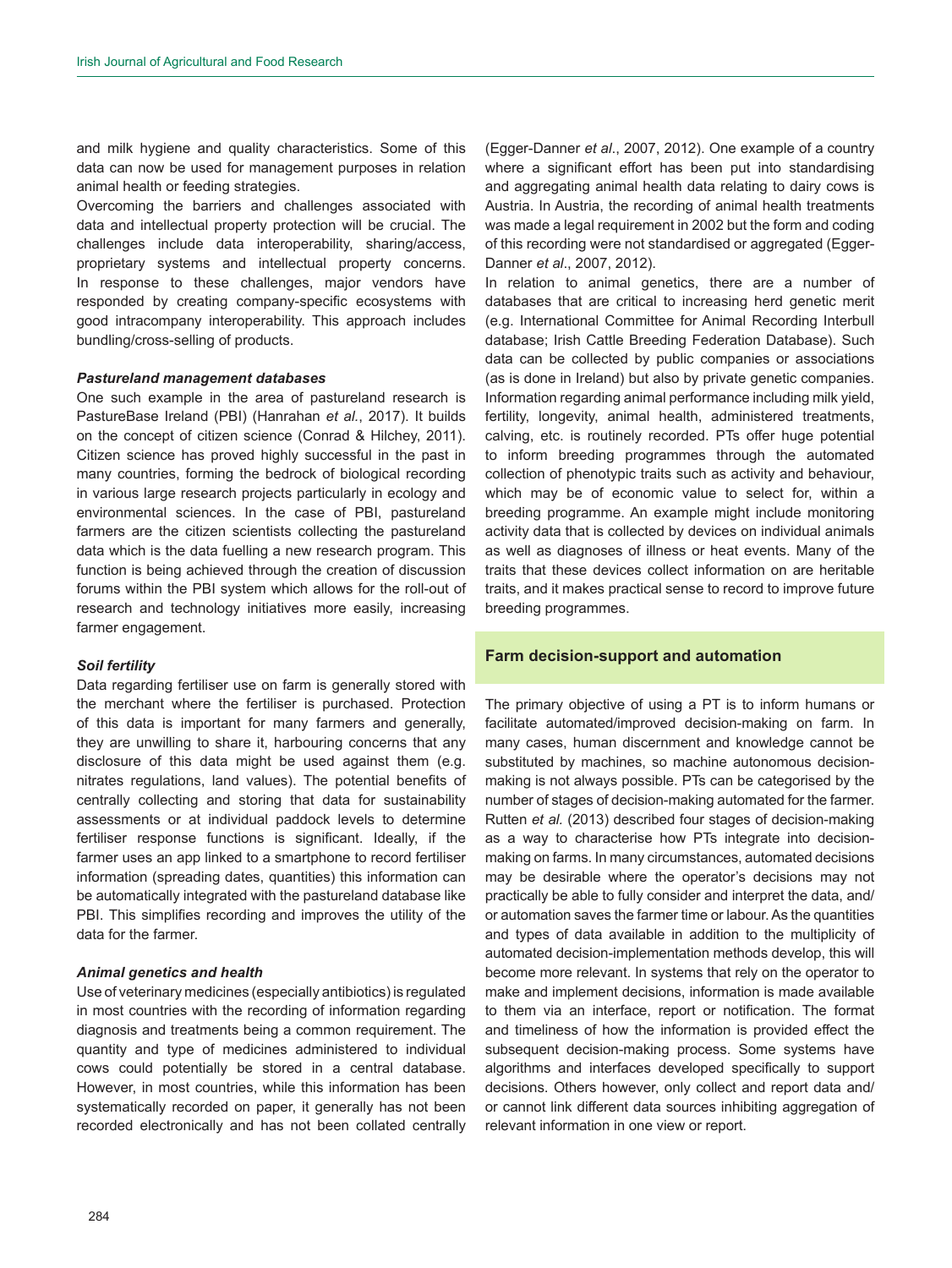### *Decision-support systems (DSS)*

To date, literature about decision-making with PTs is sparse; especially regarding pasture-based dairy systems. Robustness of data collected by sensors is still perceived as a priority and thus, most research focusses on sensing accuracy and systems validation. Decision-making remains pivotal to the successful application of PTs because it determines the value of a PT for the farmer (Hostiou *et al.*, 2017). In recent years, a few significant PTs have become available for pasture-based dairy operations, potentially generating a wealth of data regarding pasture, animal health and milk production.

### *Pasture*

Decision support systems for pasture management are available for farms which utilise pasture as a major source of feed. Such technology facilitates improved pastureland management, delivering tangible benefits in terms of pasture supply, quality and utilisation (Creighton *et al.*, 2011; Hanrahan *et al.*, 2017) and ultimately profitability (Shalloo *et al.*, 2011). Pasture management tools can include the pasture wedge, pasture budget and the spring and autumn rotation planners. Such tools assist farmers in short- to medium-term pasture management (Macdonald *et al.*, 2010). Some DSS can also use historical pasture growth data to estimate pastureland production capacity and aid long-term management decisions like determining the most suitable stocking rates and plan paddock reseeding, which have been found to be strictly related to the economic performance of pasture-based dairies (Kennedy *et al.*, 2007; Shalloo *et al.*, 2011; McCarthy *et al.*, 2013).

Herbage data such as farm average pasture cover in a given paddock are usually captured manually by the operator using a specific interface. Recent developments in information technology have allowed the development of automated pasture cover sensing (e.g. web-enabled rising plate meter) with a mechanism to upload the data automatically via the cloud (McSweeney *et al.*, 2015). Most DSS for pastureland management now exist in the form of web-based applications. These provide greater flexibility to the user; web-based architecture enables the collation of large quantities of data in central databases which extend DSS functionalities beyond the farm level. Data collected on a wide number of farms can be used to benchmark performance of a single operation, but also for research purposes and policy formulation (Hanrahan *et al.*, 2017).

#### *Health and fertility*

Over the last few years, automatic heat detection systems have become available on pasture-based operations. In some cases, data collected by heat detection systems are integrated with other information regarding the cow (e.g. stage of lactation, fertility status, milk yield, etc.) to provide better decision-support information like whether or when to inseminate a cow or culling decisions (Mottram, 2016). Several DSS have been developed around reproductive management on dairy farms (Giordano *et al*., 2011; Rutten *et al.*, 2016), and some have focussed on pasture-based production systems (Beukes *et al.*, 2010; Fenlon *et al.*, 2017). These DSS have not been connected to any sensor systems.

### *Automation*

The clearest example of PTs and automation lie in automatic milking systems (AMS), which utilise data coming from a wide number of sensors to make autonomous decisions. Another example includes automated cow drafting systems using integrated information to autonomously separate cows that need specific attention and which adds significant value to many other sensors installed on farms (Wagner-Storch & Palmer, 2002). Another autonomous decision-making technology that may find application in pasture-based farms is individualised feeding. The integration of sensor information with in-parlour feeding systems can offer each cow different amounts and types of concentrate according to specific parameters. These kinds of automatic systems are generally known as feed-to-yield systems as individual milk yield is usually the only parameter considered to calculate the amount of feed offered. In pasture-based farms, individualised feeding systems are usually installed in the milking parlour. On AMS, individualised concentrate feeding is standard (Bach & Cabrera, 2017).

Decision-making deserves further attention in future research as it is key to maximise the benefits of PTs (Rutten *et al*., 2013). As new and improved PTs are developed, there is a growing need to foster the process of integration of information as it forms the base for sound decision-making. The employment of an open and standardised data format to enable data exchange among PTs is therefore strongly desirable. Advances in the fields of data analytics and computer modelling are expected to facilitate robust analysis systems capable of processing data from several sources. Improvements in DSS and autonomous systems are also expected.

# **Economics of investment in precision-based technologies**

Although PTs have been widely recognised as a potential route to improve productivity and sustainability of animal husbandry, acceptance and diffusion of such technologies in pasture-based dairy production systems has been limited. Pasture-based farms are known to be low input systems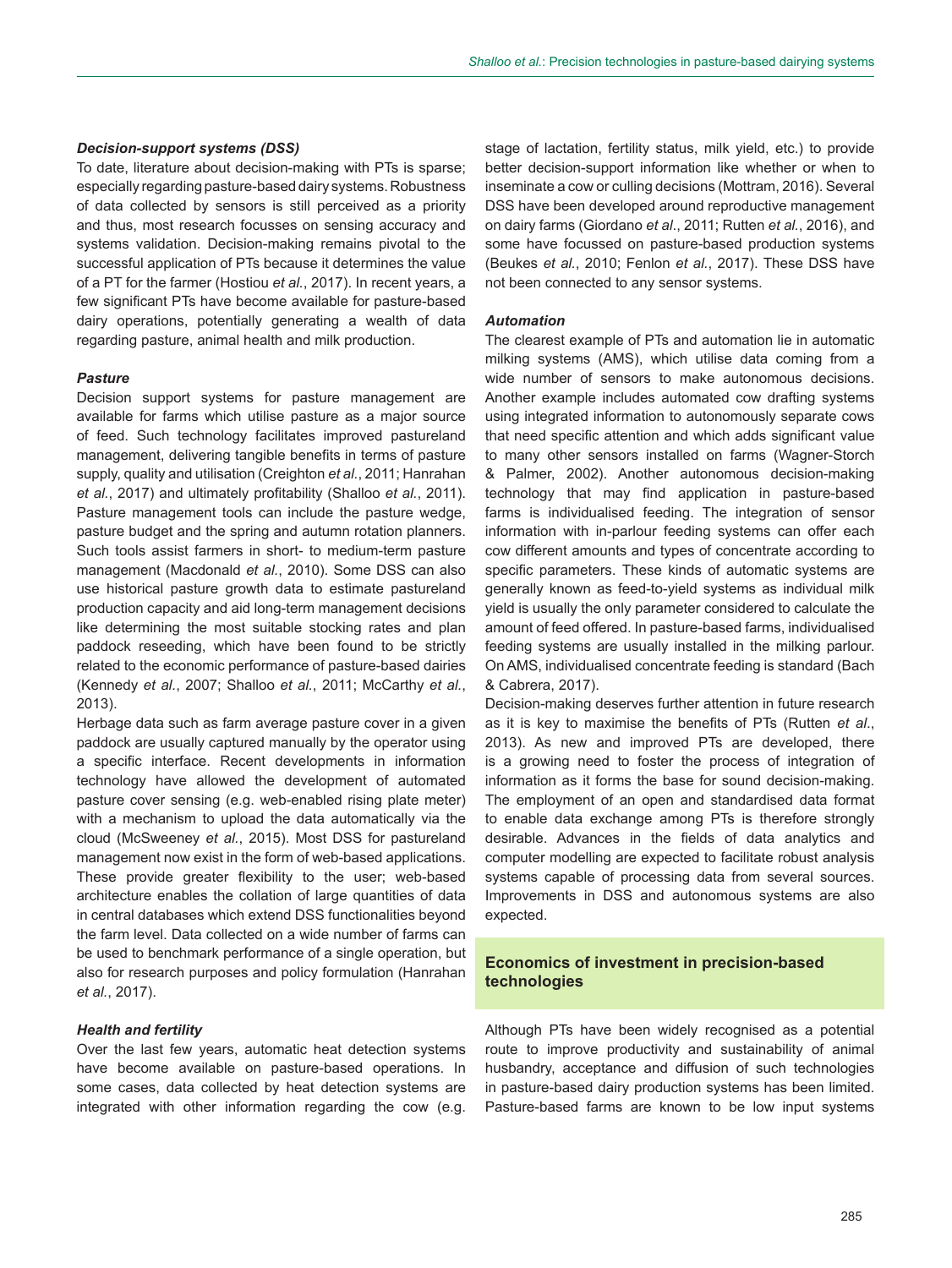where investments need to be carefully evaluated in order to maintain low costs of production. Uncertainty of the cost/benetits of some PTs is likely to be one factor limiting adoption (Neethirajan *et al.*, 2017). In numerous studies, PTs are presented as a way to improve farmers' quality of life by reducing working time and alleviating the burdens associated with farm management tasks. Such benefits often remain theoretical as the adoption of PTs can generate new, intellectually demanding and time-consuming tasks. This is especially true if aspects of the system, such as data presentation and decision-support, are poorly implemented (Hostiou *et al.*, 2017). Another limiting factor for the uptake of PTs on dairy farms is the lack of interoperability (real or perceived) between different data sources and software packages, which restricts integration of information, and thus the value and decision-making capabilities of precision management systems (Aubert *et al.*, 2012).

The efficacy of a novel PT will usually be unclear for a period after it becomes commercially available. Over time, successful tools tend to be validated by independent research organisations. Even if a tool has been shown to be technically effective, for example, accurately detecting oestrus, it may, however, not be economically viable. Potential factors influencing returns from technologies include cost, reliability/ robustness, ease of use, farm circumstances, user's ability and interest. These aspects have rarely been included formally along with assessments of technical efficacy and are crucial to determine the mid to long-term benefits of a PT.

### *Investment in decision supports*

For dairy farmers, it is difficult to estimate the economic impacts for most PTs in advance of adoption. The risk of expensive technologies delivering poor financial returns to farmers is significant. One of the few studies that investigated this aspect found that PTs did not deliver a discernible return to Dutch dairy farmers between 2008 and 2013 (Steeneveld *et al*., 2015). They compared three categories of dairy farms, conventional milking systems with no sensor technology, conventional milking systems with sensors, and AMSs. The AMS systems were significantly less profitable than conventional farms with sensors as profit per 100 kg of milk dropped from €3.86 to €1.31. They found that no statistically significant difference in productivity before finance costs could be discerned between conventional systems before and after installing sensor systems, though profit was slightly higher on average after installation (increasing from €5.11 to €6.16). This indicates, on average, a neutral or very modest return on investment for the average farmer in the study. Similar results were found in a study by Shortall *et al*. (2016) in relation to AMS technologies within pasture-based systems in Ireland. PT has advanced since that study with, for example, increasing

performance of activity sensors (Steeneveld *et al*., 2017;

Werner *et al*., 2017a), and advanced techniques such as machine learning applied to activity monitors to add additional value such as the potential to predict/detect calving (Borchers *et al.*, 2017). Returns may have also improved as PTs and knowledge about them improves, and the technology gets cheaper. There may, however, be significant variation in the returns achieved which can be attributed to variation in farms, farmers and technologies invested. Consequently, there will continue to be a proportion of farmers investing in technologies which are not delivering good financial returns. Replicating these findings in a pasture-based dairy system and establishing the reasons for variation in investment returns would add to the literature. Why some farmers benefited financially while others did not, from investing in the Dutch dairy farmer study (Steeneveld *et al.*, 2015), has not been appropriately answered. Farmers are rightfully cautious about technologies until clear information is available on the potential returns. In doing so, they will be likely to overlook specific technologies which offer higher likelihoods of economic benefits.

This information gap is a major issue as the adoption rate of PTs is low (Steeneveld *et al.*, 2017). In light of this, increased knowledge of the drivers of adoption rates can also be used to increase average returns. While the drivers of good returns from technology investment are relatively unknown, there is a wealth of literature on the motivations of farmers to invest in a technology or adopt specific management practices (Garforth *et al.*, 2006; Rehman *et al.*, 2007; Garforth, 2010; Jones *et al.*, 2016).

Traditional decision-support tools generally take traditional forms such as Microsoft Excel, Visual Basic interface Excel, webpages or standalone software programs. They help farmers to improve outcomes or guide difficult decisions around a specific topic, for example, mastitis. The data is generally entered manually by the farmer or the advisor and they do not rely on precision agriculture or big data (Geary *et al*., 2014). A search of the literature did not uncover any currently available tools focussed specifically on assessing investments in PTs. Developing such tools was previously mentioned as a primary objective in one study (Bewley *et al.*, 2010) and would be of significant value to farmers, advisors and vendors, creating clear information that will assist the decision-making process. It appears that in general, pasture measurement technology and heat detection tools could have a strong economic rationale. More generally, as it is difficult for farmers and researchers alike to discern good and poor investments, cost/benefit analysis of novel technologies is required, in particular, on the areas with greatest potential financial impact (Bewley *et al.*, 2010).

## *User attributes*

Despite improved information provision, decision-making can still be poorly implemented in part due to variation in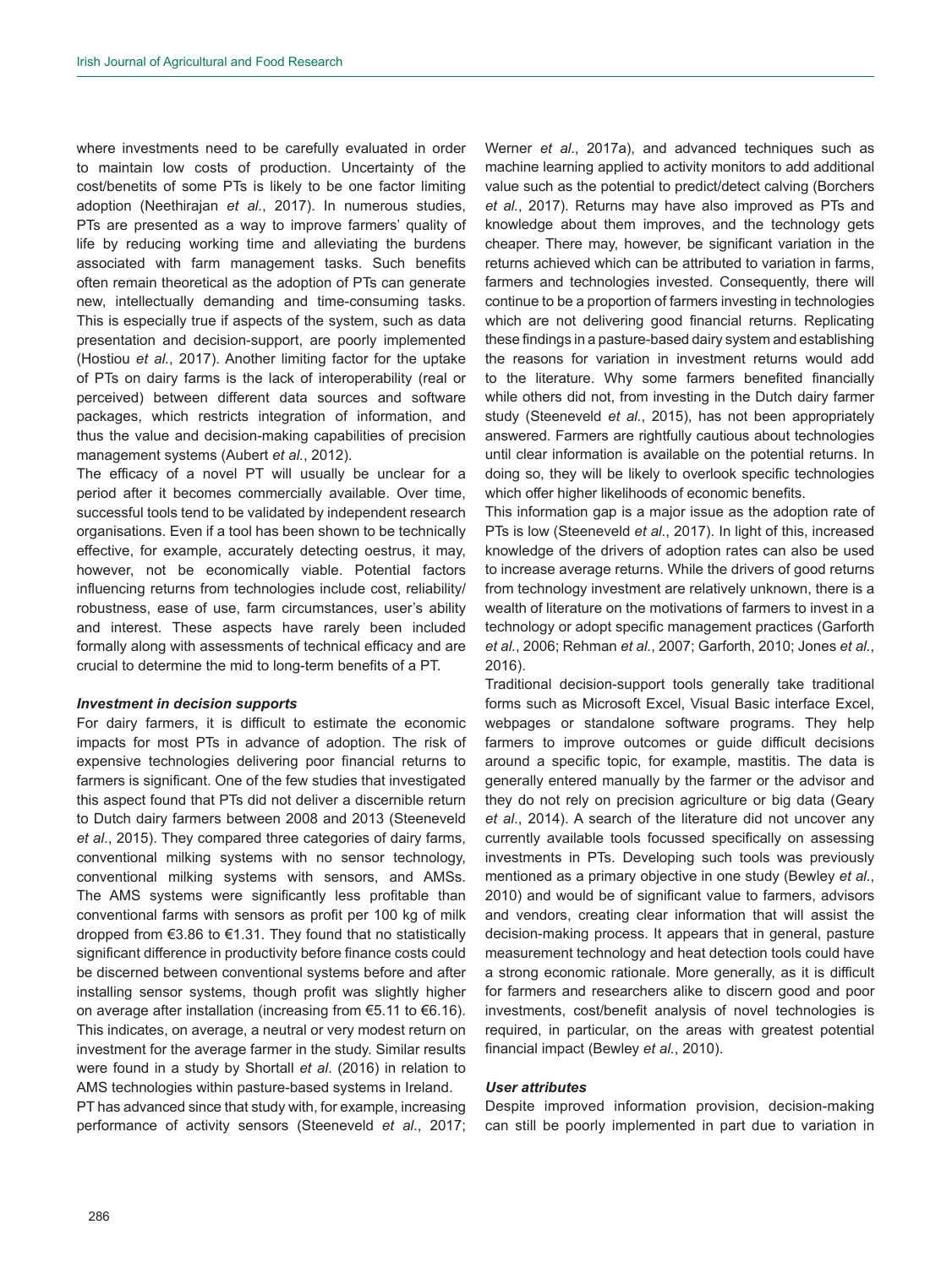management capacity to review and interpret the data (Rutten *et al.*, 2013). User attributes may thus have a major impact on the return derived from PTs. Few PTs interpret data and it is rarer still for PTs to automate decision-making (Rutten *et al*., 2013). For this reason, it is often the case that a technology may only provide information. Whether or not that information is in fact acted upon will likely depend on the user's time availability, attitudes, personality and general ability and understanding in addition to the degree of technology specific training received. O'Leary *et al*. (2017a, 2017b) assessed the associations between profitability and farm manager attitudes and personality. "Growth mind-set" and "detailed conscious" competencies of dairy farmers were both strongly associated with profitability  $(R^2 > 0.4)$ . Those with a growth mind-set believed that their and others' abilities are malleable and are therefore likely to continue learning regularly. A high scorer on "detail conscious" "focusses on detail, likes being methodical, organised and systematic". A low scorer is "unlikely to become preoccupied with detail, less organised and systematic and dislikes tasks involving detail".

increasing labour efficiency which might not be classed as a "problem" *per se*. We believe the ND approach and focussing on tangible improvements in profitability, sustainability and resilience is key to the success of PTs in sustainable pasturebased systems. We propose that ND technologies are those providing informed and real-time management aids to the farmer. Further, we characterise ND technologies as those delivered in ways that are comprehensible and relevant to the farmer. The third key characteristic of ND technologies is that they contribute data to essential research programmes such a performance evaluation, animal and pasture genetics (Egger-Danner *et al*., 2007, 2012). Finally, as defining and implementing sustainability remains a major challenge, ND technologies could contribute to a platform to quantify the sustainability of pasture-based ruminant production systems. However, the PTs must be capable of standing on their own by providing justification for their investment directly back to the farmer.

## **Conclusion**

## **Needs-driven precision technology development**

One critique of the current nature of PT in agriculture has been the prevalence of taking of existing mature technology from other sectors (solutions) and then looking for a potential application of these on farm.

Kruger & Cross (2006) define solution driven design as when:

*"The designer focuses on generating solutions, and only gathers information that is needed to further develop a solution. The emphasis lies on generating solutions, and little time is spent on defining the problem, which may be reframed to suit an emerging solution."*

Here the solution is more important than the problem or need being solved which only becomes relevant at later stages of the process. Kruger & Cross (2006) contrast this with problem driven design which they defined as:

*"The designer focuses closely on the problem at hand and only uses information and knowledge that is strictly needed to solve the problem. The emphasis lies on defining the problem, and finding a solution as soon as possible."*

Need driven (ND) development is a useful paradigm for the development of successful PTs. Indeed, ND is similar to problem driven design but broader in scope and entails developing and delivering technologies to meet clearly defined needs rather trying to repurpose technologies from another context. For example, it includes needs such as

The integration of sensor data, collated within centralised databases enriched with existing data and analysed for specific end use requirements with outputs provided through appropriate media and in a time appropriate fashion could increase the efficiency of pasture-based farming. A key shortcoming to date in this area is the failure to add value to data collected as the focus has been on accuracy and sensor development and deployment. Designing tools and products with a focus on providing solutions is key to the uptake of technologies into the future. For PTs to realise their potential in agriculture, there is a requirement for the various industry stakeholders to work together to create a consensus regarding the main industry needs and to subsequently develop platforms and infrastructure that can maximise the potential of PTs. The key drivers of efficiency and profitability in pasture-based systems are pasture utilisation and dairy cow fertility. Technologies that advance these components of the business have the greatest chance of delivering a positive return for the end user.

## **Acknowledgements**

The authors gratefully acknowledge funding provided by Science Foundation Ireland (SFI) through the funded investigator program and the PRECISIONDAIRY Grant Number 13/IA/1977 project and (SFI) and the Department of Agriculture, Food and Marine on behalf of the Government of Ireland under Grant Number [16/RC/3835] – VistaMilk.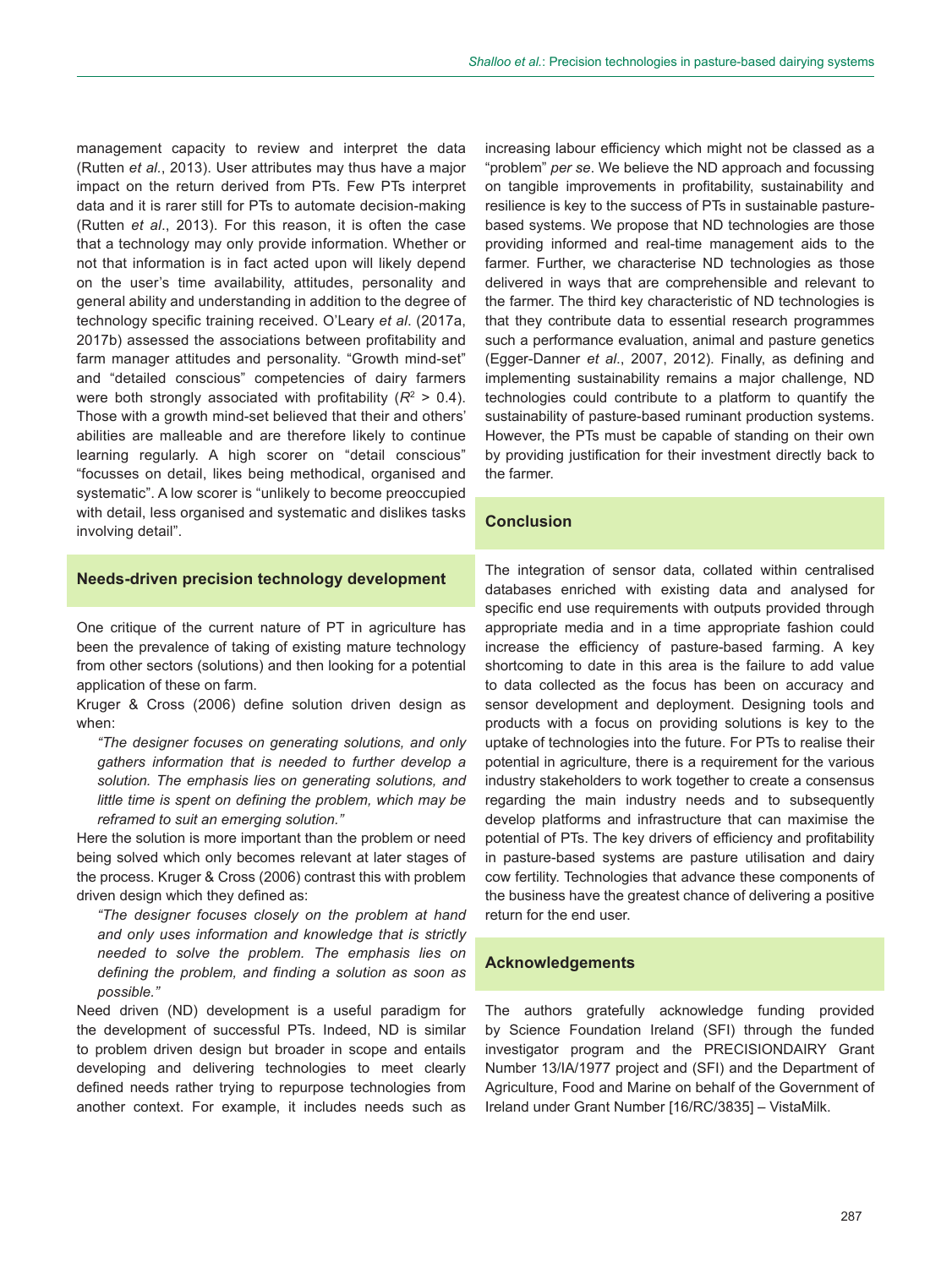## **References**

- Ali, I., Barrett, B., Cawkwell, F., Green, S., Dwyer, E. and Neumann, M. 2017. Application of repeat-pass TerraSAR-X staring spotlight interferometric coherence to monitor pasture biophysical parameters: limitations and sensitivity analysis. *IEEE Journal of Selected Topics in Applied Earth Observations and Remote Sensing* **10**: 3225–3231.
- Alsaaod, M., Niederhauser, J.J., Beer, G., Zehner, N., Schuepbach-Regula, G. and Steiner, A. 2015. Development and validation of a novel pedometer algorithm to quantify extended characteristics of the locomotor behavior of dairy cows. *Journal of Dairy Science* **98**: 6236–6242.
- Askari, M.S., McCarthy, T., Magee, A. and Murphy, D.J. 2019. Evaluation of grass quality under different soil management scenarios using remote sensing techniques. *Remote Sensing* **11**: 1–23.
- Aubert, B.A., Schroeder, A. and Grimaudo, J. 2012. IT as enabler of sustainable farming: an empirical analysis of farmers' adoption decision of precision agriculture technology. *Decision Support Systems* **54**: 510–520.
- Bach, A. and Cabrera, V. 2017. Robotic milking: feeding strategies and economic returns. *Journal of Dairy Science* **100**: 7720–7728.
- Banhazi, T.M., Lehr, H., Black, J.L., Crabtree, H., Schofield, P., Tscharke, M. and Berckmans, D. 2012. Precision livestock farming: an international review of scientific and commercial aspects. *International Journal of Agricultural and Biological Engineering* **5**:  $1 - 9$ .
- Beauchemin, K.A., Zelin, S., Genner, D. and Buchanan-Smith, J.G. 1989. An automatic system for quantification of eating and ruminating activities of dairy cattle housed in stalls. *Journal of Dairy Science* **72**: 2746–2759.
- Beer, G., Alsaaod, M., Starke, A., Schuepbach-Regula, G., Müller, H., Kohler, P. and Steiner, A. 2016. Use of extended characteristics of locomotion and feeding behavior for automated identification of lame dairy cows. *PLoS One* **11**: e0155796.
- Beukes, P.C., Burke, C.R., Levy, G. and Tiddy, R.M. 2010. Using a whole farm model to determine the impacts of mating management on the profitability of pasture-based dairy farms. *Animal Reproduction Science* **121**: 46–54.
- Bewley, J.M., Boehlje, M.D., Gray, A.W., Hogeveen, H., Kenyon, S.J., Eicher, S.D. and Schutz, M.M. 2010. Assessing the potential value for an automated dairy cattle body condition scoring system through stochastic simulation. *Agricultural Finance Review* **70**: 126–150.
- Bikker, J.P., Van Laar, H., Rump, P., Doorenbos, J., Van Meurs, K., Griffioen, G.M. and Dijkstra, J. 2014. Technical note: evaluation of an ear-attached movement sensor to record cow feeding behavior and activity. *Journal of Dairy Science* **97**: 2974–2479.
- Borchers, M., Chang, Y., Tsai, I., Wadsworth, B. and Bewley, J. 2016. A validation of technologies monitoring dairy cow feeding, ruminating, and lying behaviors. *Journal of Dairy Science* **99**: 7458–7466.
- Borchers, M.R., Chang, Y.M., Proudfoot, K.L., Wadsworth, B.A., Stone, A.E. and Bewley, J.M. 2017. Machine-learning-based calving prediction from activity, lying, and ruminating behaviors in dairy cattle. *Journal of Dairy Science* **100**: 5664–5674.
- Brandt, M., Haeussermann, A. and Hartung, E. 2010. Invited review: technical solutions for analysis of milk constituents and abnormal milk. *Journal of Dairy Science* **93**: 427–436.
- Büchel, S. and Sundrum, A. 2014. Technical note: evaluation of a new system for measuring feeding behavior of dairy cows. *Computers and Electronics in Agriculture* **108**: 12–16.
- Conrad, C.C. and Hilchey, K.G. 2011. A review of citizen science and community-based environmental monitoring: issues and opportunities. *Environmental Monitoring and Assessment* **176**: 273–291.
- Creighton, P., Kennedy, E., Shalloo, L., Boland, T.M. and O'Donovan, M. 2011. A survey analysis of grassland dairy farming in Ireland, investigating grassland management, technology adoption and sward renewal. *Grass and Forage Science* **66**: 251–264.
- Dillon, P., Roche, J.R., Shalloo, L. and Horan, B. 2005. Optimising financial return from grazing in temperate pastures. In: "Utilisation of grazed grass in temperate animal systems", (ed. J.J. Murphy), *Proceedings of a Satellite Workshop of the XXth International Grassland Congress, Wageningen University Press*, pages 131–147.
- Dobson, H. 2016. Measuring progesterone from the milk line. *Veterinary Record* **178**: 258–259.
- Egger-Danner, C., Fuerst-Waltl, B., Olzhacker, W., Janacek, R., Lederer, J., Miesenberger, M., Obritzhauser, W. and Winkler, M. 2007. Establishing a health monitoring system for cattle in Austria. *Annual Meeting of the European Federation of Animal Science, Dublin*.
- Egger-Danner, C., Fuerst-Waltl, B., Obritzhauser, W., Fuerst, C., Schwarzenbacher, H., Grassauer, B., Mayerhofer, M. and Koeck, A. 2012. Recording of direct health traits in Austria—experience report with emphasis on aspects of availability for breeding purposes. *Journal of Dairy Science* **95**: 2765–2777.
- Esslemont, R.J., Kossaibati, M.A. and Allcock, J. 2001. Economics of fertility in dairy cows. Recording and evaluation of fertility traits in UK dairy herd. *Proceedings of a workshop held in Edinburgh 19th and 20th November 2001, BSAP Occasional Publication*, pages 19–29. [doi: 10.1017/S0263967X00033565.](https://doi.org/10.1017/S0263967X00033565)
- Fenlon, C., O'Grady, L., Doherty, M.L., Dunnion, J., Shalloo, L. and Butler, S.T. 2017. The creation and evaluation of a model predicting the probability of conception in seasonal-calving, pasture-based dairy cows. *Journal of Dairy Science* **100**: 5550–5563.
- Finneran, E., Crosson, P., Wallace, M., O'Kiely, P., Forristal, P.D. and Shalloo, L. 2010 Simulation modelling of the cost of production and utilizing feeds for ruminants on Irish farms. *Journal of Farm Management* **14**: 95–116.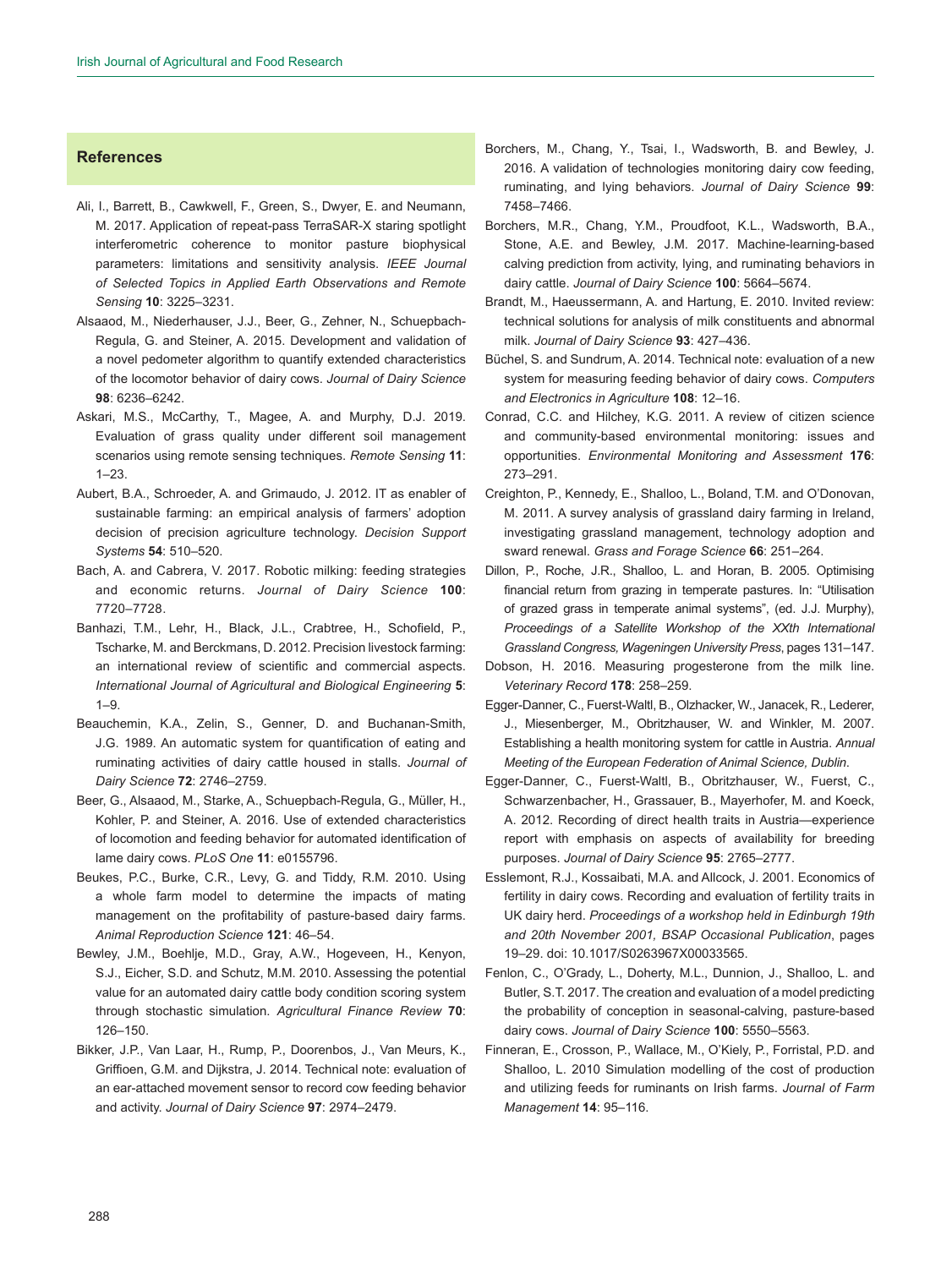- French, P., O'Brien, B. and Shalloo, L. 2015. Development and adoption of new technologies to increase the efficiency and sustainability of pasture-based systems. *Animal Production Science* **55**: 931–935.
- Garforth, C. 2010. Motivating farmers: insights from social psychology. *Annual Meeting – National Mastitis Council, Reading, UK*, pages 60–67.
- Garforth, C., McKemey, K., Rehman, T., Tranter, R., Cooke, R., Park, J., Dorward, P. and Yates, C. 2006. Farmers' attitudes towards techniques for improving oestrus detection in dairy herds in South West England. *Livestock Science* **103**: 158–168.
- Geary, U., Lopez-Villalobos, N., O'Brien, B., Garrick, D.J. and Shalloo, L. 2014. Estimating the impact of somatic cell count on the value of milk utilising parameters obtained from the published literature. *Journal of Dairy Science* **81**: 233–232.
- Giordano, J.O., Fricke, P.M., Wiltbank, M.C. and Cabrera, V.E. 2011. An economic decision-making support system for selection of reproductive management programs on dairy farms. *Journal of Dairy Science* **94**: 6216–6232.
- Hanrahan, L., Geoghegan, A., O'Donovan, M., Griffith, V., Ruelle, E., Wallace, M. and Shalloo, L. 2017. PastureBase Ireland: a grassland decision support system and national database. *Computers and Electronics in Agriculture* **136**: 193–201.
- Hanrahan, L., McHugh, N., Hennessy, T., Moran, B., Kearney, R., Wallace, M. and Shalloo, L. 2018. Factors associated with profitability in pasture-based systems of milk production. *Journal of Dairy Science* **101**: 5474–5485.
- Helwatkar, A., Riordan, D. and Walsh, J. 2014. Sensor technology for animal health monitoring. *8th International Conference on Sensing Technology, Liverpool*, pages 266–271.
- Henchion, M., Hayes, M., Mullen, A., Fenelon, M. and Tiwari, B. 2017. Future protein supply and demand: strategies and factors influencing a sustainable equilibrium. *Foods* **6**: 1–21.
- Holman, A., Thompson, J., Routly, J., Cameron, J., Jones, D., Grove-White, D., Smith, R. and Dobson, H. 2011. Comparison of oestrus detection methods in dairy cattle. *Veterinary Record-English Edition* **169**: 47.
- Hostiou, N., Fagon, J., Chauvat, J., Turlot, A., Kling-Eveillard, K., Boivin, X. and Allain, C. 2017. Impact of precision livestock farming on work and human-animal interactions on dairy farms. *A Review Base* **21**: 268–275.
- IceRobotics. 2017. COWALERT Lameness Detection Highly Commended. Available online: [http://www.icerobotics.com/news/](http://www.icerobotics.com/news/cowalert-lameness-detection-highly-commended/) [cowalert-lameness-detection-highly-commended/](http://www.icerobotics.com/news/cowalert-lameness-detection-highly-commended/) [Accessed 28 June 2018].
- Jones, P.J., Sok, J., Tranter, R.B., Blanco-Penedo, I., Fall, N., Fourichon, C., Hogeveen, H., Krieger, M.C. and Sundrum, A. 2016. Assessing and understanding European organic dairy farmers' intentions to improve herd health. *Preventive Veterinary Medicine* **133**: 84–96.
- Kawasaki, M., Kawamura, S., Tsukahara, M., Morita, S., Komiya, M. and Natsuga, M. 2008. Near-infrared spectroscopic sensing system for on-line milk quality assessment in a milking robot. *Computers and Electronics in Agriculture* **63**: 22–27.
- Kelly, E., Shalloo, L., Geary, U., Kinsella, A., Thorne, F. and Wallace, M. 2013. An analysis of the factors associated with technical and scale efficiency of Irish dairy farms. *International Journal of Agricultural Management* **2**: 149–159.
- Kennedy, E., O'Donovan, M., Murphy, J.P., Delaby, L. and O'Mara, F.P. 2007. Effect of spring grazing date and stocking rate on sward characteristics and dairy cow production during mid lactation. *Journal of Dairy Science* **90**: 2035–2046.
- Kruger, C. and Cross, N. 2006. Solution driven versus problem driven design: strategies and outcomes. *Design Studies* **27**: 527–548.
- Laisse, S., Baumont, R., Dusart, L., Gaudré, D., Rouillé, B., Benoit, M., Veysset, P., Rémond, D. and Peyraud, J.L. 2018. The net feed conversion efficiency of livestock: a new approach to assess the contribution of livestock to human feeding. *INRA Productions Animales* **31**: 269–287.
- Lapple, D., Hennessy, T. and O' Donovan, M. 2012. Extended grazing: a detailed analysis of Irish dairy farms. *Journal of Dairy Science* **95**: 188–195.
- Macdonald, K.A., Glassey, C.B. and Rawnsley, R.P. 2010. The emergence, development and effectiveness of decision rules for pasture-based dairy systems. *Proceedings of the 4th Australasian Dairy Science Symposium 2010, DairyNZ, Private Bag 3221, Hamilton, New Zealand, 1 Dairy Centre, Tasmanian Institute of Agricultural Research, University of Tasmania, PO Box 3523, Burnie, Tasmania, Australia*.
- McCarthy, B., Pierce, K.M., Delaby, L., Brennan, A., Fleming, C. and Horan, B. 2013. The effect of stocking rate and calving date on grass production, utilization and nutritive value of the sward during the grazing season. *Grass and Forage Science* **68**: 364–377.
- McSweeney, D., Foley, C., Halton, P. and O'Brien, B. 2015. Calibration of an automated grass height measurement tool equipped with global positioning system to enhance the precision of grass measurement in pasture-based farming systems. *Proceedings of the 18th EGF Symposium on "Grassland and forages in high output dairy farming systems". Grassland Science in Europe, volume 20, Wageningen Academic Publishers, Wageningen, the Netherlands*, pages 265–267.
- Moeckel, T., Safari, H., Reddersen, B., Fricke, T. and Wachendorf, M. 2017. Fusion of ultrasonic and spectral sensor data for improving the estimation of biomass in grasslands with heterogeneous sward structure. *Remote Sensing* **9**: 1–14.
- Molfino, J., Clark, C.E.F., Kerrisk, K.L. and García, S.C. 2017. Evaluation of an activity and rumination monitor in dairy cattle grazing two types of forages. *Animal Production Science* **57**: 1557–1562.
- Mottram, T. 2016. Animal board invited review: precision livestock farming for dairy cows with a focus on oestrus detection. *Animal* **10**: 1575–1584.
- Nasirahmadi, A., Edwards, S.A. and Sturm, B. 2017. Implementation of machine vision for detecting behaviour of cattle and pigs. *Livestock Science* **202**: 25–38.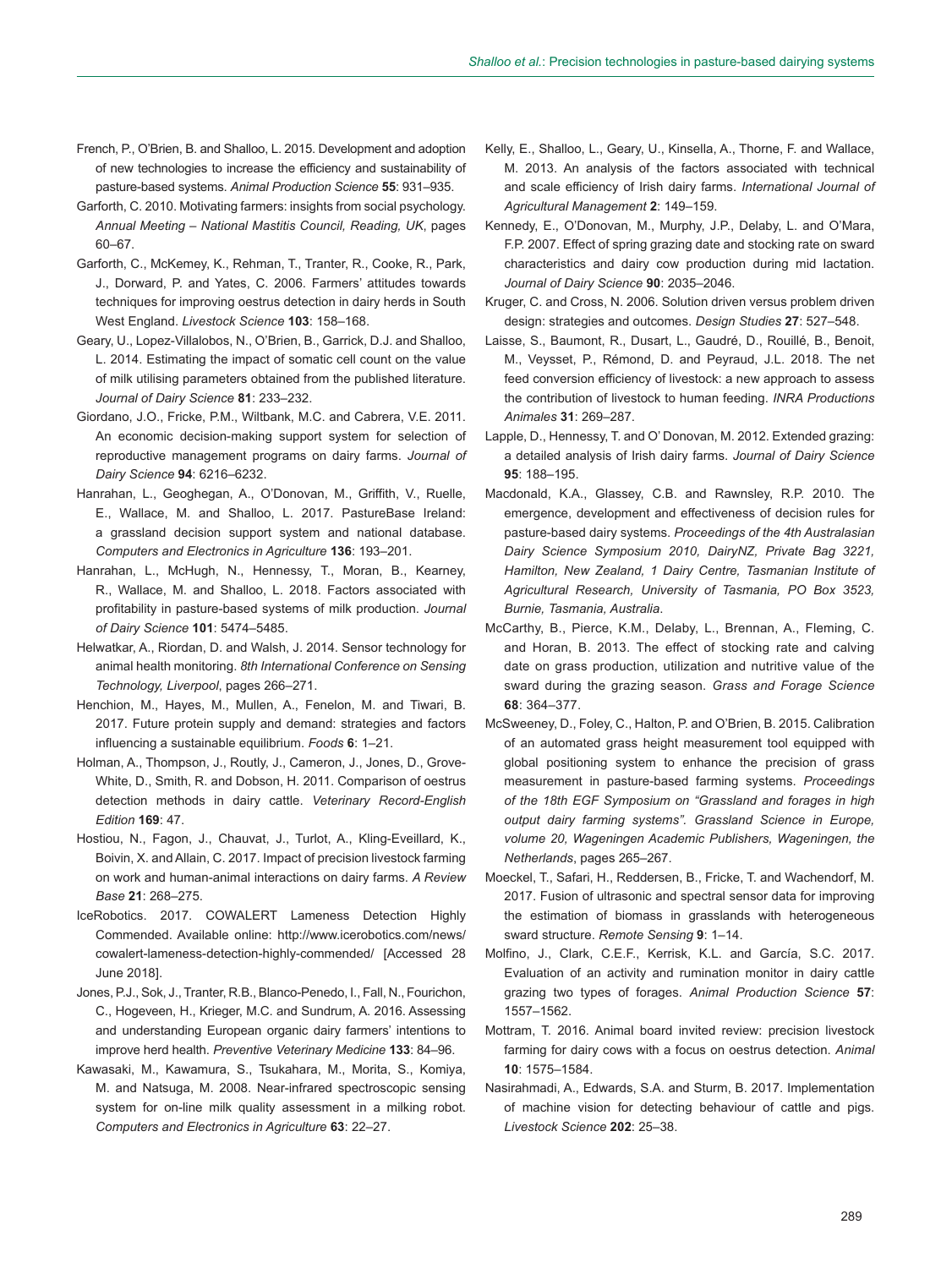- Neethirajan, S., Tuteja, S.K., Huang, S.T. and Kelton, D. 2017. Recent advancement in biosensors technology for animal and livestock health management. *Biosensors and Bioelectronics* **98**: 398–407.
- O'Brien, D., Shalloo, L., Patton, J., Buckley, F., Grainger, C. and Wallace, M. 2012. A life cycle assessment of seasonal grassbased and confinement dairy farms. *Agricultural Systems* **107**: 33–46.
- O'Brien, D., Brennan, P., Humphreys, J., Ruane, E. and Shalloo, L. 2014. An appraisal of carbon footprint of milk from commercial grass-based dairy farms in Ireland according to a certified life cycle assessment methodology. *International Journal of Life Cycle Assessment* **19**: 1469–1481.
- O'Brien, D., Hennessy, T., Moran, B. and Shalloo, L. 2015. Relating the carbon footprint of milk from Irish dairy farms to economic performance. *Journal of Dairy Science* **98**: 7394–7407.
- O'Brien, D., Moran, B. and Shalloo, L. 2018. A national methodology to quantify the diet of a dairy cow. *Journal of Dairy Science* **101**: 8595–8604.
- O'Callaghan, T.F., Hennessy, D., McAuliffe, S., Kilcawley, K.N., O'Donovan, M., Dillon, P., Ross, R.P. and Stanton, C. 2016. Effect of pasture versus indoor feeding systems on raw milk composition and quality over an entire lactation. *Journal of Dairy Science* **99**: 9424–9440.
- O'Leary, N., Tranter, R. and Bennett, R. 2017a. Farmer attitudes predictive of profitability. *Proceedings of the 91st Annual Conference of the Agricultural Economics Society, the Royal Dublin Society in Dublin, Ireland*, pages 1–29.
- O'Leary, N., Tranter, R. and Bennett, R. 2017b. Farmer Personality and Farm Profitability. *Proceedings of the International Farm Management Association Congress 21, Edinburgh*, pages 1–17.
- Ramsbottom, G., Horan, B., Berry, D.P. and Roche, J.R. 2015. Factors associated with the financial performance of springcalving, pasture-based dairy farms. *Journal of Dairy Science* **98**: 3526–3540.
- Rehman, T., Mckemey, K., Yates, C., Cooke, R., Garforth, C., Tranter, R., Park, J. and Dorward, P. 2007. Identifying and understanding factors influencing the uptake of new technologies on dairy farms in SW England using the Theory of Reasoned Action. *Agricultural Systems* **94**: 281–293.
- Rutten, C.J., Veilthuis, A.G., Steeneveld, W. and Hogeveen, H. 2013. Invited review: sensors to support health management on dairy farms. *Journal of Dairy Science* **96**: 1928–1952.
- Rutten, C.J., Steeneveld, W., Vernooij, J.C.M., Huijps, K., Nielen, M. and Hogeveen, H. 2016. A prognostic model to predict the success of artificial insemination in dairy cows based on readily available data. *Journal of Dairy Science* **99**: 6764–6779.
- Rutter, S., Champion, R. and Penning, P. 1997. An automatic system to record foraging behaviour in free-ranging ruminants. *Applied Animal Behaviour Science* **54**: 185–195.
- Shalloo, L., Dillon, P., Rath, M. and Wallace, M. 2004. Description and validation of the Moorepark Dairy System Model*. Journal of Dairy Science* **87**: 1945–1959.
- Shalloo, L., Dillon, P., O'Loughlin, J., Rath, M. and Wallace, M. 2004. Comparison of a pasture-based system of milk production on a high rainfall, heavy clay soil with that on a lower rainfall, free-draining soil. *Grass and Forage Science* **59**: 157–168.
- Shalloo, L., O'Donnell, S. and Horan, B. 2007. Profitable dairying in an increased EU milk quota scenario. In: Exploiting the Freedom to Milk. *Proceedings of the National Dairy Conference, Lyrath Hotel Kilkenny, Breaffy House Hotel Castlebar, 21–22-Nov-2007*, pages 20–44. Available online: [https://www.teagasc.ie/media/website/](https://www.teagasc.ie/media/website/publications/2007/53_NationalDairyConf2007.pdf) [publications/2007/53\\_NationalDairyConf2007.pdf.](https://www.teagasc.ie/media/website/publications/2007/53_NationalDairyConf2007.pdf)
- Shalloo, L., Creighton, P. and O'Donovan, M. 2011. The economics of reseeding on a dairy farm. *Irish Journal of Agricultural and Food Research* **50**: 113–122.
- Shalloo, L., Cromie, A. and McHugh, N. 2014. Effect of fertility on the economics of pasture-based dairy systems. *Animal* **8**: 222–231.
- Shalloo, L., O'Donovan, M., Leso, L., Werner, J., Ruelle, E., Geoghegan, A., Delaby, L. and O'Leary, N. 2018. Review: Grassbased dairy systems, data and precision technologies. *Animal* **12**, s2: s262–s271.
- Shortall, J., Shalloo, L., Foley, C., Sleator, R.D., O Brien, B. 2016. Investment appraisal of automatic milking and conventional milking technologies in a pasture-based dairy system. *Journal of Dairy Science* **99**: 7700–7713.
- Sibanda, M., Mutanga, O. and Rouget, M. 2016. Comparing the spectral settings of the new generation broad and narrow band sensors in estimating biomass of native grasses grown under different management practices. *GIScience and Remote Sensing* **53**: 614–633.
- Steeneveld, W., Hogeveen, H. and Oude Lansink, A.G.J.M. 2015. Economic consequences of investing in sensor systems on dairy farms. *Computers and Electronics in Agriculture* **119**: 33–39.
- Steeneveld, W., Rutten, C.J., Oude Lansink, A. and Hogeveen, H. 2017. Why not investing in sensors is logical for dairy farmers. *Proceedings of the European Conference on Precision Livestock Farming'17, Nantes, France*, pages 55–64.
- Taube, F., Gierus, M., Hermann, A., Loges, R. and Schönbach, P. 2014. Grassland and globalization – challenges for north-west European grass and forage research. *Grass Forage Science* **69**: 2–16.
- Tullo, E., Fontana, I., Gottardo, D., Sloth, K.H. and Guarino, M. 2016. Technical note: validation of a commercial system for the continuous and automated monitoring of dairy cow activity. *Journal of Dairy Science* **99**: 7489–7494.
- Ungar, E., Nevo, Y., Baram, H. and Arieli, A. 2017. Evaluation of the IceTag leg sensor and its derivative models to predict behaviour, using beef cattle on rangeland. *Journal of Neuroscience Methods*  **300**: 127–137. Available online: [https://doi.org/10.1016/j.](https://doi.org/10.1016/j.jneumeth.2017.06.001) [jneumeth.2017.06.001](https://doi.org/10.1016/j.jneumeth.2017.06.001).
- Valletta, J.J., Torney, C., Kings, M., Thornton, A. and Madden, J. 2017. Applications of machine learning in animal behaviour studies. *Animal Behaviour* **124**: 203–220.
- Van De Gucht, T., Saeys, W., Van Nuffel, A., Pluym, L., Piccart, K., Lauwers, L., Vangeyte, J. and Van Weyenberg, S. 2017. Farmers'